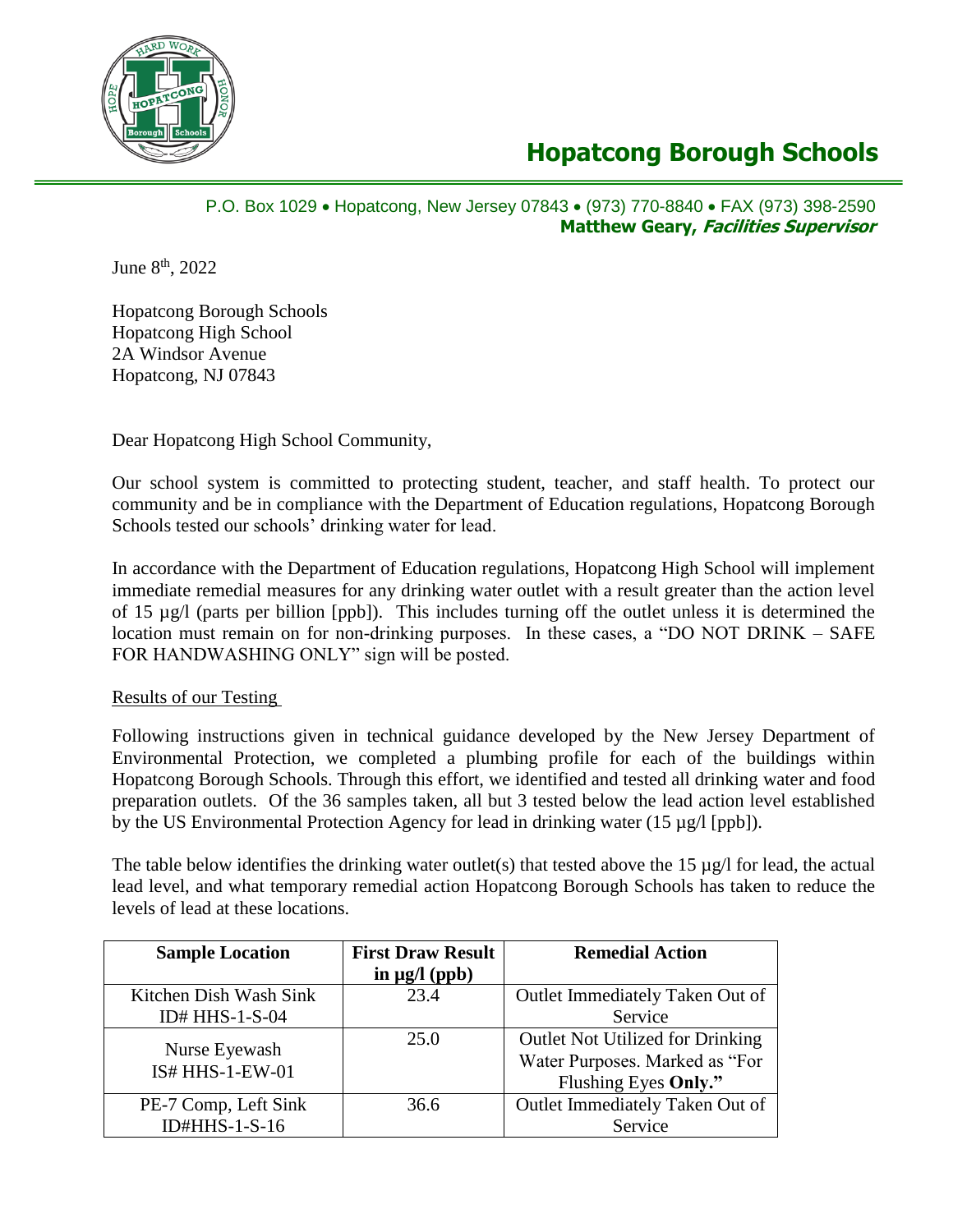#### Health Effects of Lead

High levels of lead in drinking water can cause health problems. Lead is most dangerous for pregnant women, infants, and children under 6 years of age. It can cause damage to the brain and kidneys, and can interfere with the production of red blood cells that carry oxygen to all parts of your body. Exposure to high levels of lead during pregnancy contributes to low birth weight and developmental delays in infants. In young children, lead exposure can lower IQ levels, affect hearing, reduce attention span, and hurt school performance. At *very* high levels, lead can even cause brain damage. Adults with kidney problems and high blood pressure can be affected by low levels of lead more than healthy adults.

#### How Lead Enters our Water

Lead is unusual among drinking water contaminants in that it seldom occurs naturally in water supplies like groundwater, rivers and lakes. Lead enters drinking water primarily as a result of the corrosion, or wearing away, of materials containing lead in the water distribution system and in building plumbing. These materials include lead-based solder used to join copper pipe, brass, and chrome-plated brass faucets. In 1986, Congress banned the use of lead solder containing greater than 0.2% lead, and restricted the lead content of faucets, pipes and other plumbing materials. However, even the lead in plumbing materials meeting these new requirements is subject to corrosion. When water stands in lead pipes or plumbing systems containing lead for several hours or more, the lead may dissolve into the drinking water. This means the first water drawn from the tap in the morning *may* contain fairly high levels of lead.

#### Lead in Drinking Water

Lead in drinking water, although rarely the sole cause of lead poisoning can significantly increase a person's total lead exposure, particularly the exposure of children under the age of 6. EPA estimates that drinking water can make up 20% or more of a person's total exposure to lead.

#### For More Information

A copy of the test results is available in our central office for inspection by the public, including students, teachers, other school personnel, and parents, and can be viewed between the hours of 8:30 a.m. and 4:00 p.m. and are also available on our website at [https://www.hopatcongschools.org/p/facilities/.](https://www.hopatcongschools.org/p/facilities/) For more information about water quality in our schools, contact Matthew Geary at the Facilities Department at 973-770-8840 or email at mgeary@hopatcongschools.org.

For more information on reducing lead exposure around your home and the health effects of lead, visit EPA's Web site at **www.epa.gov/lead**, call the National Lead Information Center at 800-424- LEAD, or contact your health care provider.

If you are concerned about lead exposure at this facility or in your home, you may want to ask your health care providers about testing children to determine levels of lead in their blood.

Sincerely, Matthew Geary Facilities Supervisor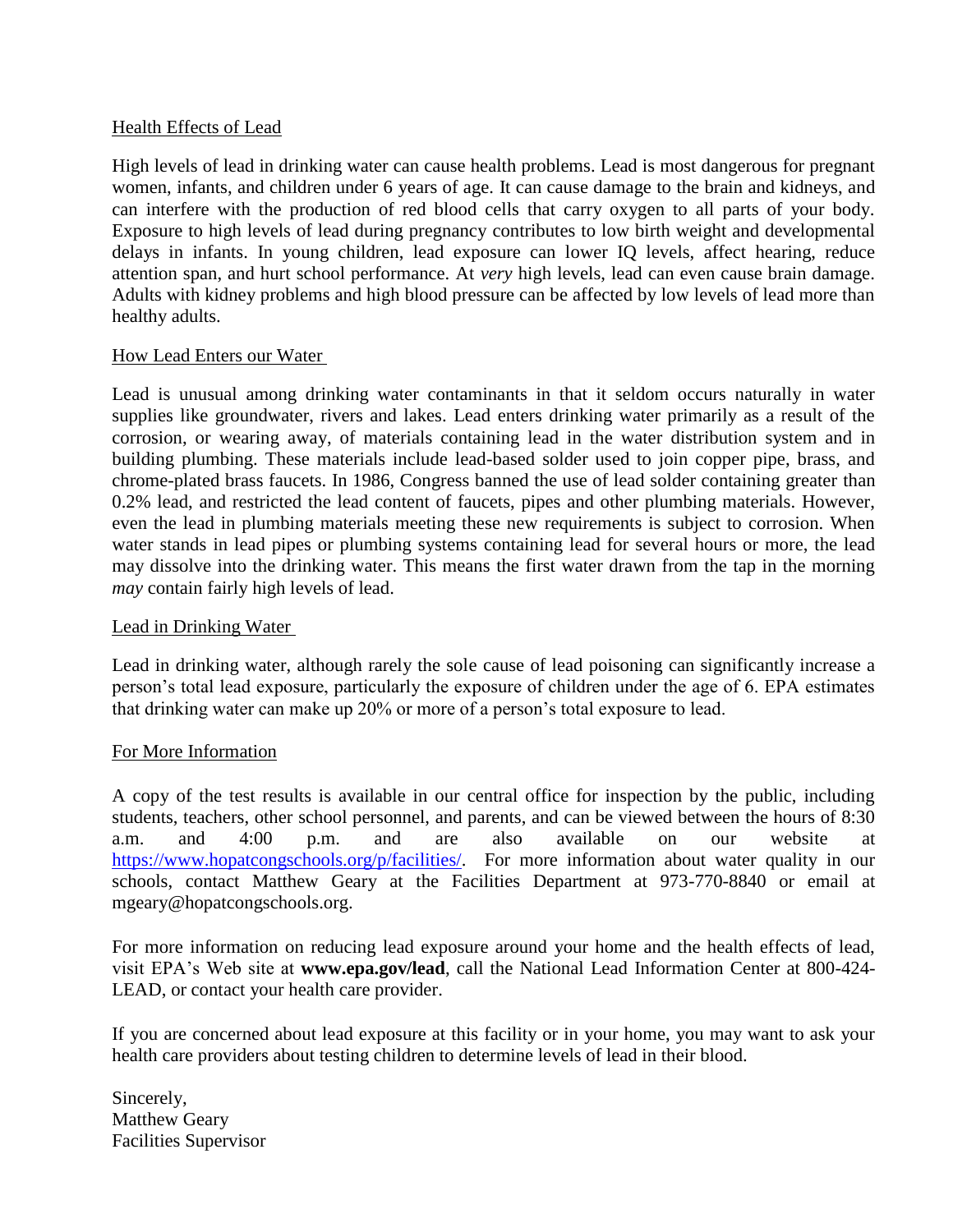

## **Chain of Custody**

- Environmental Lead-

| <b>Contact Information</b> |                                  |                                      |
|----------------------------|----------------------------------|--------------------------------------|
| <b>Client Company:</b>     | Garden State Environmental, Inc. | <b>Project Number:</b><br>$8402.$    |
| <b>Office Address:</b>     | 555 South Broad Street           | Project Name: Hopatcona, High School |
| City, State, Zip:          | Glen Rock, NJ 07452              | Primary Contact: Christian Voltes    |
| <b>Fax Number:</b>         | 201-652-0612                     | <b>Office Phone:</b><br>201-652-1119 |
| <b>Email Address:</b>      | labreports@gseconsultants.com    | <b>Cell Phone:</b>                   |
|                            |                                  |                                      |

iATL is accredited by the National Lead Laboratory Accreditation Program (NLLAP) to perform analytical testing of environmental samples for lead (Pb). The accreditation is through AIHA-LAP, LLC and several other nationally recognized state programs.

### Matrix/Method:

| Paint by AAS: ASTM D3335-85a, 2009                                    |
|-----------------------------------------------------------------------|
| Wipe/Dust by AAS: SW 846: 3050B: 700B, 2010                           |
| Air by AAS: NIOSH 7082, 1994                                          |
| Soil by AAS: EPA SW 846 (Soil)                                        |
| Water by AAS-GF: ASTM D3559-03D, US EPA 200.9                         |
| Other Metals (Cd, Zn, Cr) by AAS                                      |
| Toxicity Characteristic Leaching Procedure (TCLP) by AAS: US EPA 1311 |
| Other                                                                 |
| <b>Special Instructions:</b>                                          |
|                                                                       |
|                                                                       |

## **Turnaround Time**

| Preliminary Results Requested Date:<br>Specific date / time<br>$\Box$ 10 Day $\Box$ 5 Day $\Box$ 3 Day $\Box$ 2 Day $\Box$ 1 Day* $\Box$ 12 Hour** $\Box$ 6 Hour** $\Box$ RUSH**<br>* End of next business day unless otherwise specified. ** Matrix Dependent. *** Please notify the lab before shipping***               | __lVerbal<br>__l Fax                                                                                                                                                              |
|----------------------------------------------------------------------------------------------------------------------------------------------------------------------------------------------------------------------------------------------------------------------------------------------------------------------------|-----------------------------------------------------------------------------------------------------------------------------------------------------------------------------------|
| <b>Chain of Custody</b><br>Relinquished (Name/Organization): Christian<br>Received (Name / iATL):<br>Sample Login (Name / iATL):<br>Analysis(Name(s) / iATL):<br>۸N)<br>МЛ<br>QA/QC Review (Name / iATL):<br>S  v <br>Archived / Released:<br>QA/QC InterLAB Use:<br>" At wagon<br>Uclebrating more thun 30 years 2500 met | $\sigma$ ate. $\mathbf{u}$<br>$1225$ Time: 1:30<br>Date:<br>Time:<br>Date:<br>Time:<br>$\text{D}$ ate: $\frac{1}{2022}$<br>$\mathcal{I}$ ime:<br>Date:<br>Time:<br>Date:<br>Time: |

 $\mathfrak{m}{\phi}{\phi},\mathfrak{f}{\mathrm{ini}},\mathfrak{W}{\mathcal{U}}\mathfrak{V}$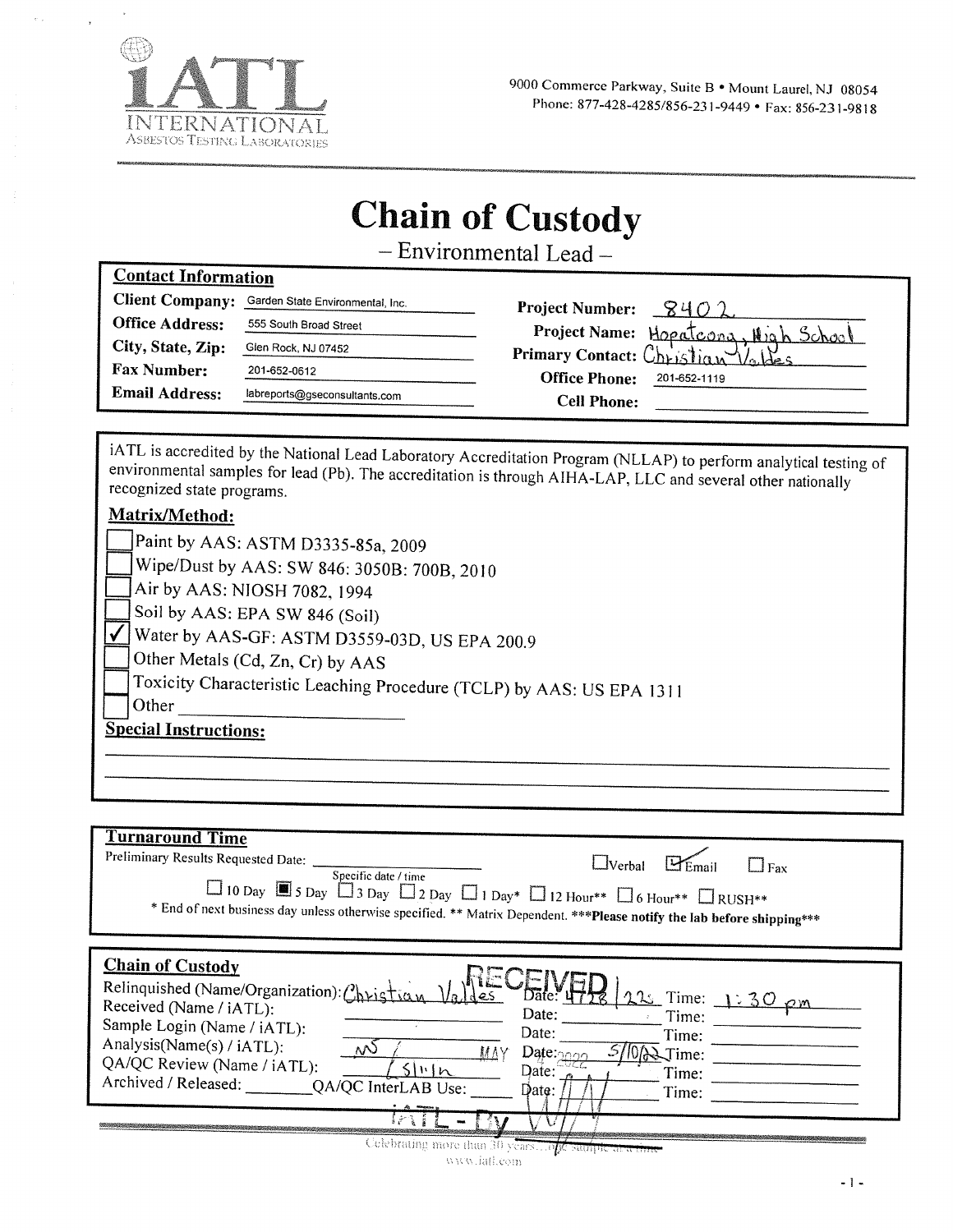

## **Sample Log**

-Environmental Lead-

Client:

Project: Mopatrong High School

Sampling Date/Time: 4/23/22  $8:00$  an

|                         |         | Location/                | Flow | <b>Start</b> | <b>Sampling</b> | Area (ft2) | <b>Results</b> |
|-------------------------|---------|--------------------------|------|--------------|-----------------|------------|----------------|
| <b>Client Sample #</b>  | iATL#   | <b>Description</b>       | Rate | End          | time (min)      | Volume (L) |                |
| $HIB-I-H-OIA$           | 7421339 | $B_{\rm ocm}$ $A_{32}$   |      | 8:15         | inited          |            |                |
| $HHS - 5 - OIA$         | 7421340 | Witchen thand by Oven    |      | 8:20         | nital           |            |                |
| $HHS-1-S-O2A$           | 7421341 | Kitchen Comp Reft        |      | 8:25         | <u>nitial</u>   |            |                |
| <u> 1415 l- S - 034</u> | 7421342 | Kitchen Comp Right       |      | 8:29         | interl          |            |                |
| 1145-1-5T-01A           | 7421343 | Kitchen Steam Kettle     |      |              | $8:33$ initial  |            |                |
| $HHS-I - H - O 2A$      | 7421344 | Dishwark Hore            |      | 8:37         | intial          |            |                |
| $rac{5}{19451-8}$ - 04A | 7421345 | Dishung                  |      | 8:41         | interl          |            |                |
| <u>HHS-1-5-05A</u>      | 7421346 | $\frac{1}{2}$<br>Kitchen |      | 8.47         | initia          |            |                |
| MHS-1-EW-OIA            | 7421347 | <u>Nune Egowash</u>      |      | 8.52         |                 |            |                |
| $1945 - 5 - 134$        | 7421348 | nune                     |      | 8.56         | nitial          |            |                |
| HHS-1-S-14A             | 7421349 | Room A-19                |      | 9:03         | ntial           |            |                |
| $14H5$ -1- $wc$ -08 $A$ | 7421350 | <u>Careteria</u>         |      | 9:06         | nitial          |            |                |
| HHS-1-BF-0SA            | 7421351 | Caleteria                |      | Q:OC         |                 |            |                |
| $HHS-1\nu e\nu A$       | 7421352 | Hall by                  |      | 9:16         |                 |            |                |
| HHS-1-BF-01A            | 7421353 | $Nall$ for $A-2O$        |      |              | بالمداني        |            |                |

<sup>3</sup> = Insufficient Sample Provided to Perform QC Reanalysis (<200y/13)

*And Schwarfficient Sample Provided to Analyze (~50mg)*  $\frac{368}{280}$  *Matrix/Substrate Interference Possible*<br>*FB* = Method Requires the submittal of blankts). ML = Multi Layered Sample. May result in inconsistent results

These preliminary results are issued by fATL to expedite procedures by clients based upon the above data *iATL* assumes that all of the sampling methods and data upon which these results are based, has been accurately supplied by the client. These results may not have been reviewed by the Laboratory Director. Final Certificate of Analysis will follow these preliminary results. The signed COA is to be considered the official results. All EPA, HUD, and NJDEP conditions apply .<br>The control of the control of the control of the control of the control of the control of the control of the c

 $-2-$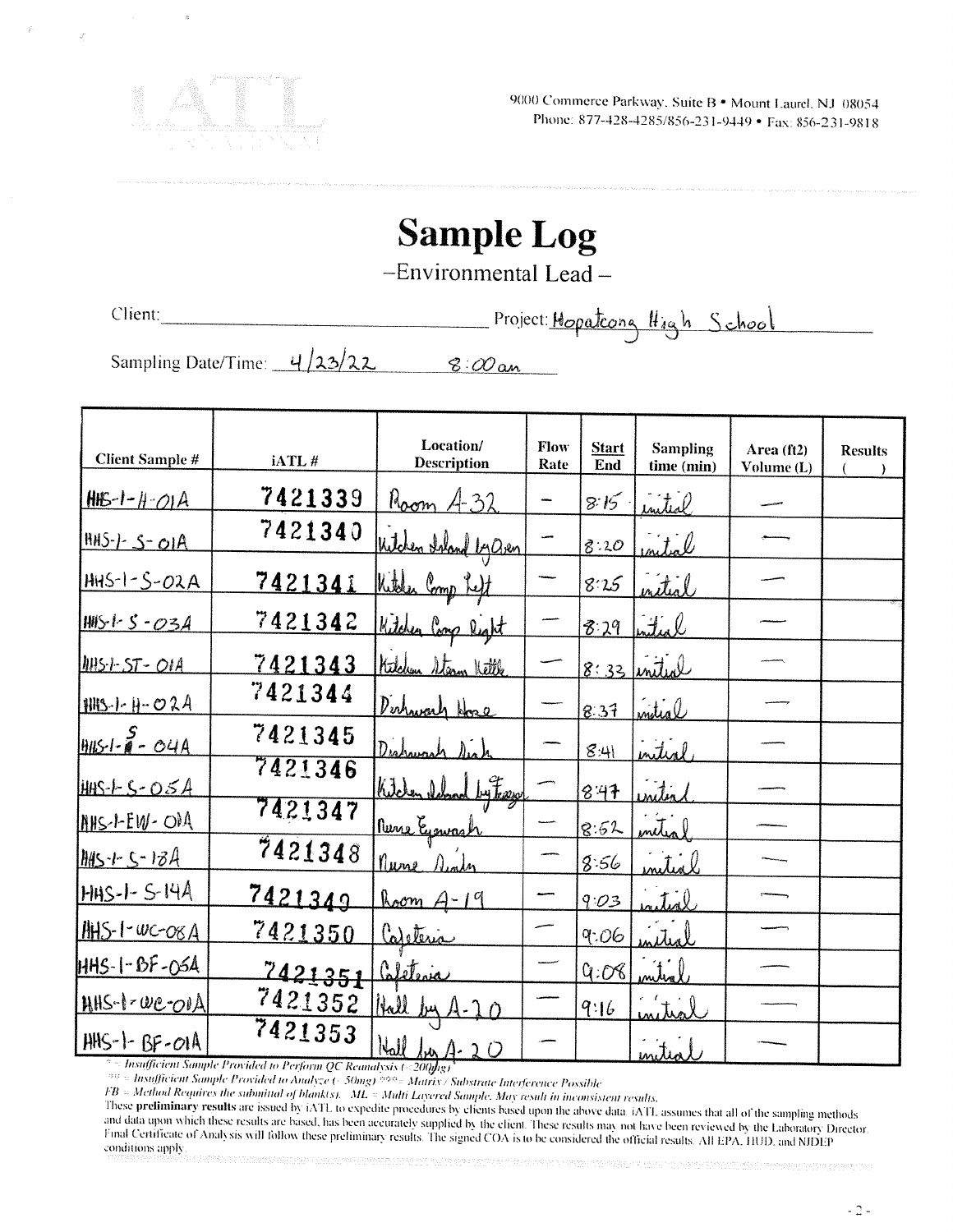

# **Sample Log**

-Environmental Lead-

Client:

Project: Hopatoong High School

Sampling Date/Time: 4/23/22 8:00 am

| <b>Client Sample #</b> | iATL#   | Location/<br><b>Description</b>  | Flow<br>Rate | <b>Start</b><br>End | <b>Sampling</b><br>time (min) | Area (ft2)<br>Volume (L) | <b>Results</b> |
|------------------------|---------|----------------------------------|--------------|---------------------|-------------------------------|--------------------------|----------------|
| $HHS -1 - S-OGA$       | 7421354 | ${\rm Res}_{M} A - {\rm H}$      |              | 9:22                | initial                       |                          |                |
| <u> IHS-1-S-07A</u>    | 7421355 | A-12 Right Wall                  |              | 9.27                | initial                       |                          |                |
| <u>WAS-1-5-08A</u>     | 7421356 | <u>A-12 Bach Wall B</u>          |              | 9:29                | untid                         |                          |                |
| <u> HAS-1-S-O9A</u>    | 7421357 | AIZ meddle Porkt                 |              | 9:32                | initial                       |                          |                |
| Allis-1-5-10A          | 7421358 | A-12 mille felt                  |              | Q:36                | Witw                          |                          |                |
| <u>HAS-1-S-11A</u>     | 7421359 | $A-12$ Bach $W_0$ ll L           |              | 9:39                | initial                       |                          |                |
| <u> HHS-1-5-12A</u>    | 7421360 | $A-12$ $L1$ $L1$                 |              | 9:43                | <br>www.                      |                          |                |
| $HHS-1-S-13A$          | 7421361 | $A - 10$<br>Raom                 |              | 9.46                | initial                       |                          |                |
| HHS-1-WC-O2A           | 7421362 | Hall by C-4                      |              | 9.48                | mitial                        |                          |                |
| 1145-1-BF-02A          | 7421363 | <u>lun ( -4</u><br><u>Iilall</u> |              | 9:54                | initial                       |                          |                |
| HHS-1-WC-03A           | 7421364 | <u>Rall by PE-3</u>              |              | 9:59                | initeal                       |                          |                |
| $IMS-I-BF-03A$         | 7421365 | <u>Wall by PE - 3</u>            |              | $ O^{\ast}O $       | <u>initial</u>                |                          |                |
| $HHS-1-5-15A$          | 7421366 | OE-7 Right Comp                  |              | 10.06               | initial                       |                          |                |
| $1415 - 1 - 5 - 164$   | 7421367 | PE-7 Lift Comp                   |              | [0:]0               | nital                         |                          |                |
| <b>IANS-1-WC-04A</b>   | 7421368 | Room $OE - 4P_2$                 |              |                     | $10.16$ mited                 |                          |                |

<sup>3</sup> = Insufficient Sample Provided to Perform QC Reanalysis (<200mg)

60 = Insufficient Sample Provided to Analyze (~ 50mg) 600 = Matrix / Substrate Interference Possible

FB = Method Requires the submittal of blankts). ML = Multi Layered Sample. May result in inconsistent results.

These preliminary results are issued by IATL to expedite procedures by clients based upon the above data. IATL assumes that all of the sampling methods and data upon which these results are based, has been accurately supplied by the client. These results may not have been reviewed by the Laboratory Director. Final Certificate of Analysis will follow these preliminary results. The signed COA is to be considered the official results. All EPA, HUD, and NJDEP conditions apply.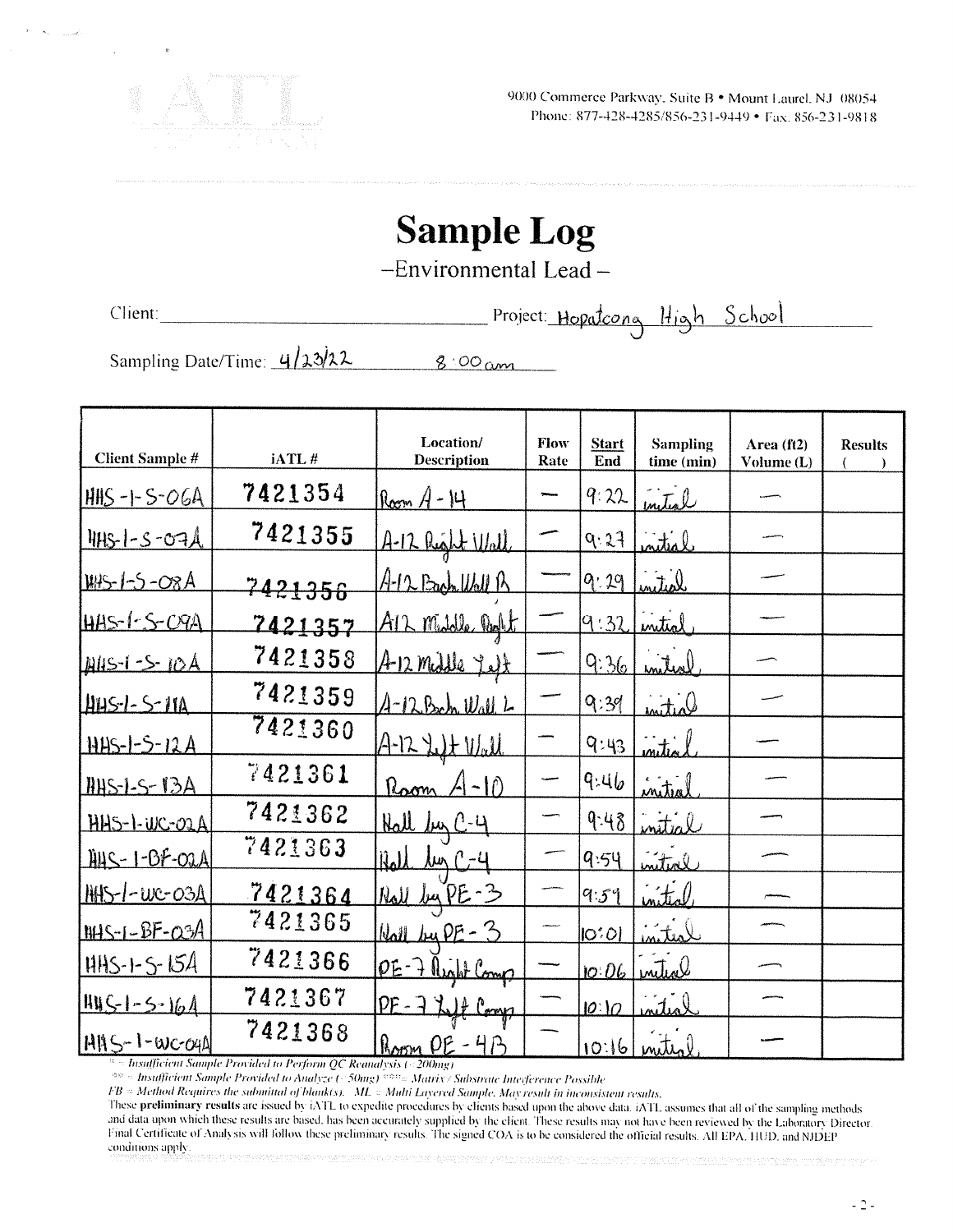

9000 Commerce Parkway, Suite B · Mount Laurel, NJ 08054 Phone: 877-428-4285/856-231-9449 • Fax: 856-231-9818

# **Sample Log**

-Environmental Lead-

Client:

Project: Hopateong High School

Sampling Date/Time: 4/23/22  $8'00$  an

| <b>Client Sample #</b>      | iATL#         | Location/<br><b>Description</b> | Flow<br>Rate | <b>Start</b><br>End | <b>Sampling</b><br>time (min) | Area (ft2)<br>Volume (L) | <b>Results</b> |
|-----------------------------|---------------|---------------------------------|--------------|---------------------|-------------------------------|--------------------------|----------------|
| <u> 1445 - 1 - 1 M - 01</u> | 7421369       | $RoomPE-IOB$                    |              | 10:30               | initial                       |                          |                |
| $HHS - 1 - 5 - 17A$         | 7421370       | Room PE-10                      |              | $p:\mathcal{X}$     | initial                       |                          |                |
| HHS-1-WG-05A                | 7421371       | $M$ by and $-3$                 |              | $10^{7}33$          | inited                        |                          |                |
| $HIBS-I-BF-O4A$             | 7421372       | Wall by and -3                  |              | $10^{136}$          | loitin                        |                          |                |
| $HHS-I-UC-OSA$              | 7421373       | Hall by BIG A Left              |              | 10:42               | initial                       |                          |                |
| <u> MIS-1-WC-07A</u>        | 7421374       | Hall by BIGA Right              |              | 10.44               | <u>initial</u>                |                          |                |
| HAS 4-23-FBA                | 7421375       |                                 |              |                     |                               |                          |                |
|                             |               |                                 |              |                     |                               |                          |                |
|                             | Acidified no  |                                 |              |                     |                               |                          |                |
|                             | <i>[i</i> OQ] |                                 |              |                     |                               |                          |                |
|                             |               |                                 |              |                     |                               |                          |                |
|                             |               |                                 |              |                     |                               |                          |                |
|                             |               |                                 |              |                     |                               |                          |                |
|                             |               |                                 |              |                     |                               |                          |                |
|                             |               |                                 |              |                     |                               |                          |                |

<sup>2</sup> > Insufficient Sample Provided to Perform QC Reanalysis (<200mg)

 $\frac{32}{100}$  = Insufficient Sample Provided to Analyze ( $\frac{300}{100}$ )  $\frac{300}{100}$  = Martix / Substrate Interference Possible<br>FB = Method Requires the submittal of blank(s). ML = Multi Layered Sample. May result in inco

These preliminary results are issued by iATL to expedite procedures by clients based upon the above data. iATL assumes that all of the sampling methods and data upon which these results are based, has been accurately supplied by the client. These results may not have been reviewed by the Laboratory Director. Final Certificate of Analysis will follow these preliminary results. The signed COA is to be considered the official results. All EPA, HUD, and NJDEP conditions apply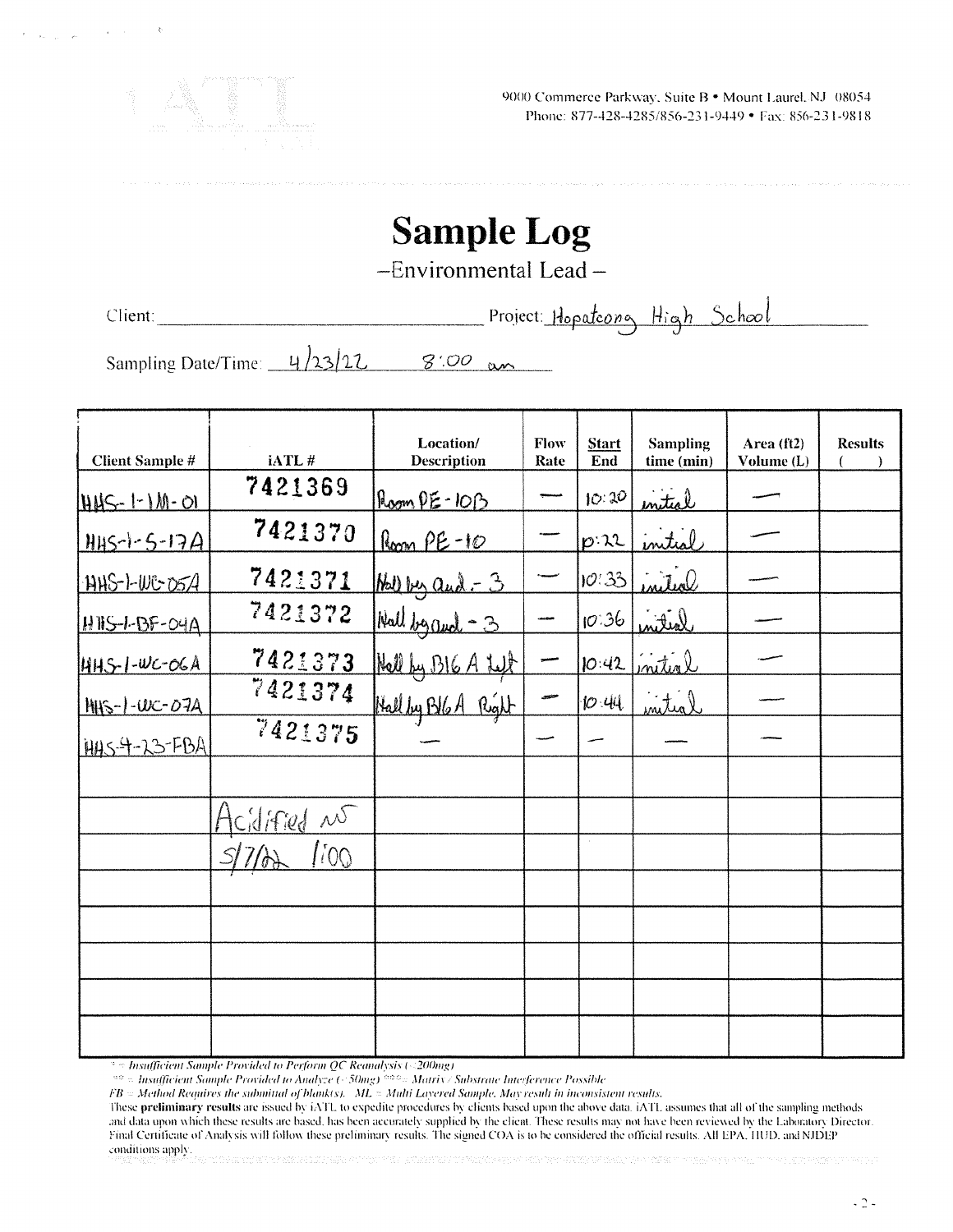

#### CERTIFICATE OF ANALYSIS

Client: Garden State Environmental, Inc. 555 S Broad St. Ste. K Glen Rock NJ 07452

Report Date: 5/10/2022 Report No.: 660316 - Lead Water Project: Hopatcong, High School Project No.: 8402

Client: GAR373

## LEAD WATER SAMPLE ANALYSIS SUMMARY

| Lab No.: 7421339                             | <b>Location: Room A32</b>                                          | Result(ppb): 1.20 |
|----------------------------------------------|--------------------------------------------------------------------|-------------------|
| Client No.: HHS-1-H-01A                      | * Sample acidified to $pH < 2$ .                                   |                   |
| Lab No.: 7421340                             | Location: Kitchen Island By Oven                                   | Result(ppb):4.20  |
| Client No.: HHS-1-S-01A                      | * Sample acidified to $pH < 2$ .                                   |                   |
| Lab No.: 7421341                             | Location: Kitchen Comp Left                                        | Result(ppb):3.70  |
| Client No.: HHS-1-S-02A                      | * Sample acidified to $pH < 2$ .                                   |                   |
| Lab No.: 7421342                             | Location: Kitchen Comp Right                                       | Result(ppb): 1.60 |
| Client No.: HHS-1-S-03A                      | * Sample acidified to pH <2.                                       |                   |
| Lab No.: 7421343<br>Client No.: HHS-1-ST-01A | Location: Kitchen Steam Kettle<br>* Sample acidified to $pH < 2$ . | Result(ppb): 160  |
| Lab No.: 7421344                             | Location: Dishwash Hose                                            | Result(ppb):<1.00 |
| Client No.: HHS-1-H-02A                      | * Sample acidified to pH <2.                                       |                   |
| Lab No.: 7421345<br>Client No.: HHS-1-S-04A  | <b>Location:</b> Dishwash Sink<br>* Sample acidified to $pH < 2$ . | Result(ppb):23.4  |
| Lab No.: 7421346                             | Location: Kitchen Island By Freezer                                | Result(ppb):1.30  |
| Client No.: HHS-1-S-05A                      | * Sample acidified to $pH < 2$ .                                   |                   |
| Lab No.: 7421347<br>Client No.: HHS-1-EW-01A | Location: Nurse Eyewash<br>* Sample acidified to $pH < 2$ .        | Result(ppb):25.0  |
| Lab No.: 7421348<br>Client No.: HHS-1-S-18A  | <b>Location: Nurse Sink</b><br>* Sample acidified to $pH < 2$ .    | Result(ppb): 7.90 |

Please refer to the Appendix of this report for further information regarding your analysis.

Date Received: 5/4/2022

Date Analyzed:

Approved By:

a Juan fall

Laboratory Director Frank E. Ehrenfeld, III

Analyst: Signature: Mark Stewart

05/10/2022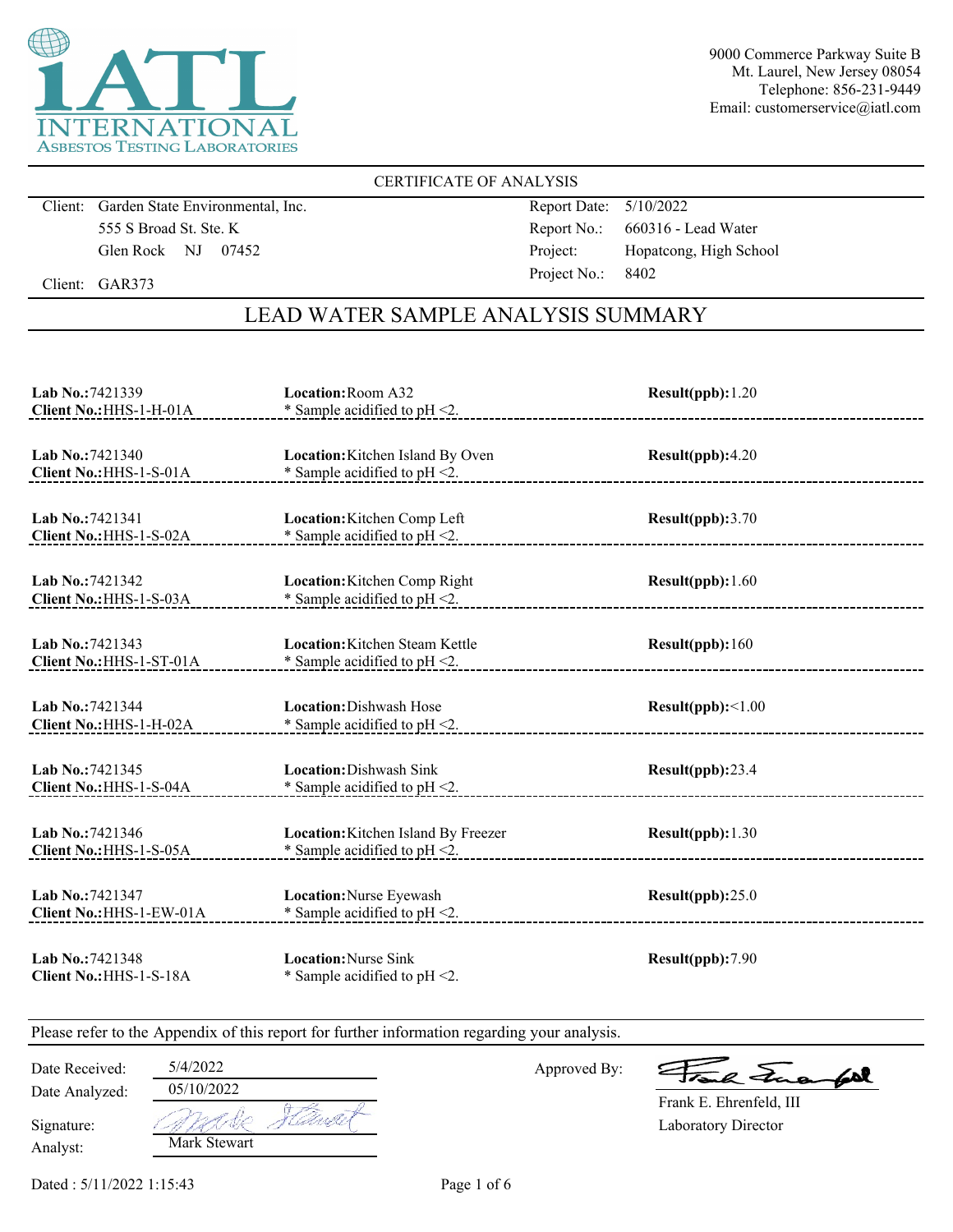

#### CERTIFICATE OF ANALYSIS

Client: Garden State Environmental, Inc. 555 S Broad St. Ste. K Glen Rock NJ 07452

Report Date: 5/10/2022 Report No.: 660316 - Lead Water Project: Hopatcong, High School Project No.: 8402

Client: GAR373

## LEAD WATER SAMPLE ANALYSIS SUMMARY

| Lab No.: 7421349<br>Client No.: HHS-1-S-14A  | Location: Room A-19<br>* Sample acidified to $pH < 2$ .         | Result(ppb):<1.00 |
|----------------------------------------------|-----------------------------------------------------------------|-------------------|
| Lab No.: 7421350<br>Client No.: HHS-1-WC-08A | Location: Cafeteria<br>* Sample acidified to $pH < 2$ .         | Result(ppb):<1.00 |
| Lab No.: 7421351<br>Client No.: HHS-1-BF-05A | Location: Cafeteria<br>* Sample acidified to pH <2.             | Result(ppb):<1.00 |
| Lab No.: 7421352<br>Client No.: HHS-1-WC-01A | Location: Hall By A-20<br>* Sample acidified to $pH < 2$ .      | Result(ppb):<1.00 |
| Lab No.: 7421353<br>Client No.: HHS-1-BF-01A | Location: Hall By A-20<br>$*$ Sample acidified to pH $\leq$ 2.  | Result(ppb):<1.00 |
| Lab No.: 7421354<br>Client No.: HHS-1-S-06A  | <b>Location: Room A-14</b><br>* Sample acidified to pH <2.      | Result(ppb):<1.00 |
| Lab No.: 7421355<br>Client No.: HHS-1-S-07A  | Location: A-12 Right Wall<br>* Sample acidified to $pH < 2$ .   | Result(ppb):<1.00 |
| Lab No.: 7421356<br>Client No.: HHS-1-S-08A  | Location: A-12 Back Wall R<br>* Sample acidified to $pH < 2$ .  | Result(ppb):<1.00 |
| Lab No.: 7421357<br>Client No.: HHS-1-S-09A  | Location: A-12 Middle Right<br>* Sample acidified to $pH < 2$ . | Result(ppb): 1.30 |
| Lab No.: 7421358<br>Client No.: HHS-1-S-10A  | Location: A-12 Middle Left<br>* Sample acidified to $pH < 2$ .  | Result(ppb):<1.00 |

Please refer to the Appendix of this report for further information regarding your analysis.

Date Analyzed: Date Received: 5/4/2022

Approved By:

a Jua for

Laboratory Director Frank E. Ehrenfeld, III

Analyst: Signature:

Mark Stewart 05/10/2022

Dated : 5/11/2022 1:15:43 Page 2 of 6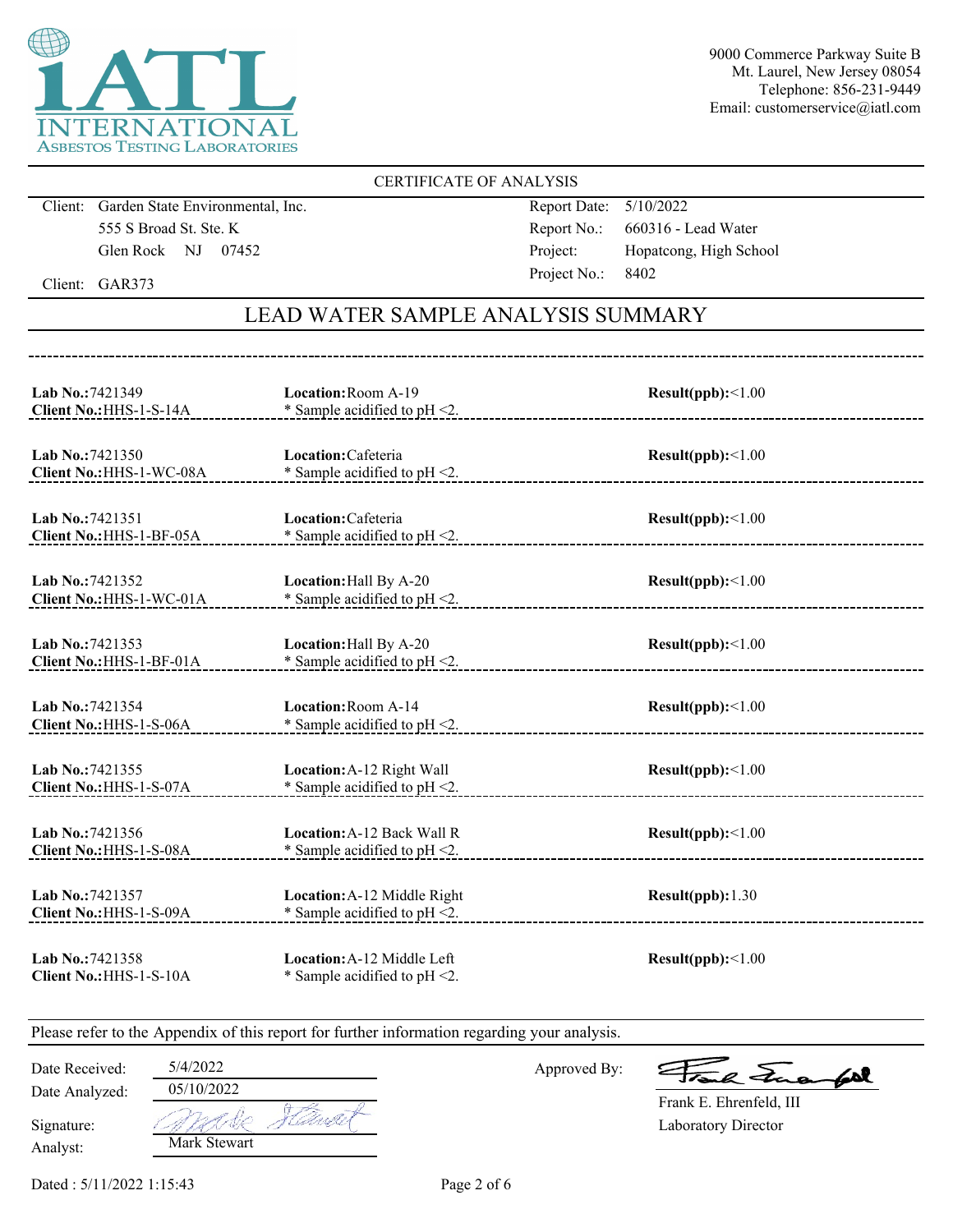

#### CERTIFICATE OF ANALYSIS

Client: Garden State Environmental, Inc. 555 S Broad St. Ste. K Glen Rock NJ 07452

Report Date: 5/10/2022 Report No.: 660316 - Lead Water Project: Hopatcong, High School Project No.: 8402

Client: GAR373

## LEAD WATER SAMPLE ANALYSIS SUMMARY

| Lab No.: 7421359<br>Client No.: HHS-1-S-11A  | <b>Location: A-12 Back Wall L</b><br>* Sample acidified to pH <2.   | Result(ppb):<1.00        |
|----------------------------------------------|---------------------------------------------------------------------|--------------------------|
| Lab No.: 7421360<br>Client No.: HHS-1-S-12A  | <b>Location: A-12 Left Wall</b><br>* Sample acidified to $pH < 2$ . | Result(ppb):2.80         |
| Lab No.: 7421361<br>Client No.: HHS-1-S-13A  | Location: Room A-10<br>* Sample acidified to pH <2.                 | $Result(ppb): \leq 1.00$ |
| Lab No.: 7421362<br>Client No.: HHS-1-WC-02A | Location: Hall By C-4<br>* Sample acidified to $pH < 2$ .           | Result(ppb):<1.00        |
| Lab No.: 7421363<br>Client No.: HHS-1-BF-02A | Location: Hall By C-4<br>$*$ Sample acidified to pH $\leq$ 2.       | Result(ppb):<1.00        |
| Lab No.:7421364<br>Client No.: HHS-1-WC-03A  | Location: Hall By PE-3<br>* Sample acidified to pH <2.              | Result(ppb):<1.00        |
| Lab No.: 7421365<br>Client No.: HHS-1-BF-03A | Location: Hall By PE-3<br>* Sample acidified to pH <2.              | Result(ppb):<1.00        |
| Lab No.: 7421366<br>Client No.: HHS-1-S-15A  | Location: PE-7 Right Comp<br>* Sample acidified to pH <2.           | Result(ppb):14.7         |
| Lab No.: 7421367<br>Client No.: HHS-1-S-16A  | Location: PE-7 Left Comp<br>* Sample acidified to $pH < 2$ .        | Result(ppb):36.6         |
| Lab No.: 7421368<br>Client No.: HHS-1-WC-04A | Location: Room PE-4B<br>* Sample acidified to $pH < 2$ .            | Result(ppb):<1.00        |

Please refer to the Appendix of this report for further information regarding your analysis.

Date Received: 5/4/2022

Date Analyzed:

Approved By:

a Jua for

Laboratory Director Frank E. Ehrenfeld, III

Analyst: Signature:

Mark Stewart 05/10/2022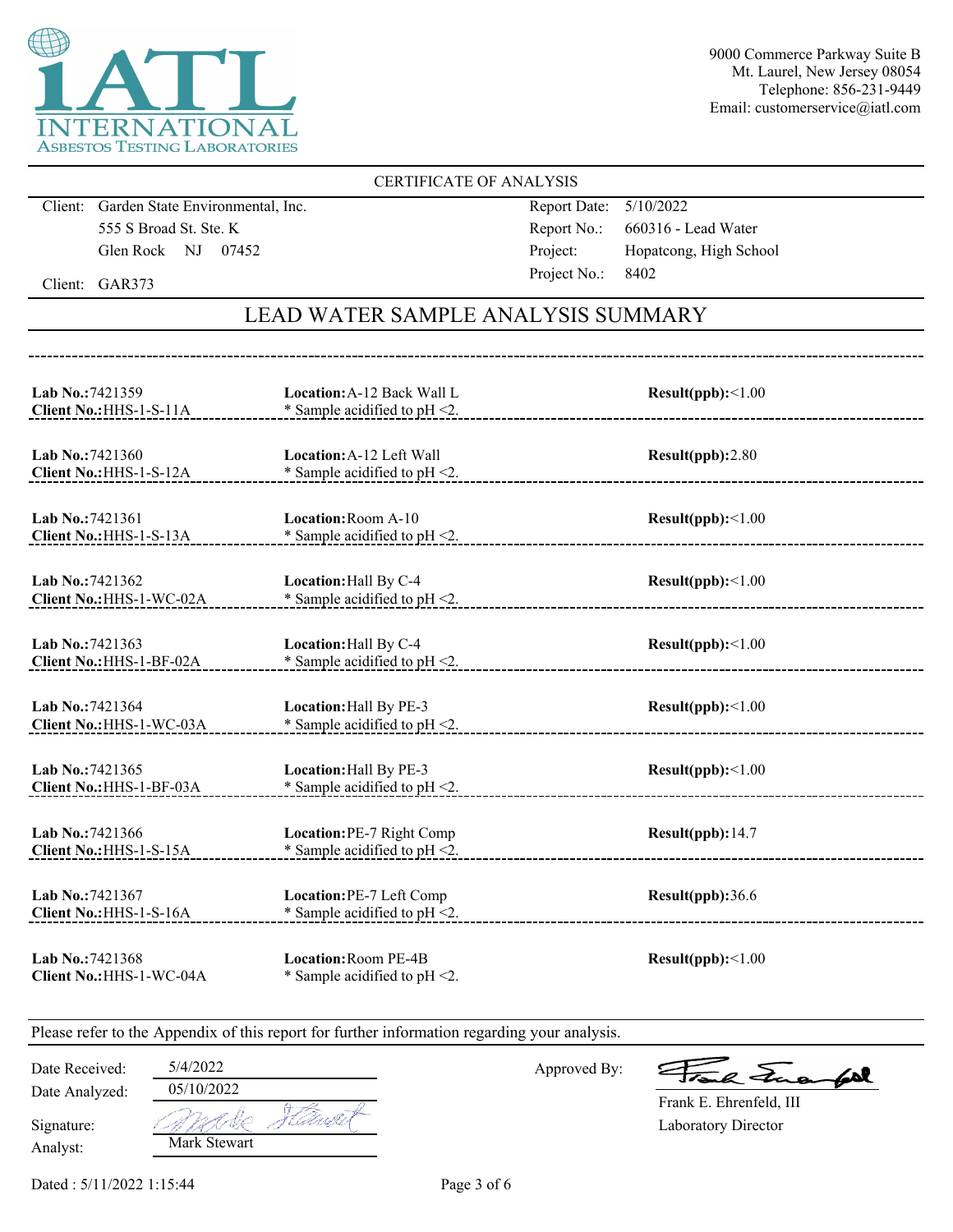

#### CERTIFICATE OF ANALYSIS

Client: Garden State Environmental, Inc. 555 S Broad St. Ste. K Glen Rock NJ 07452

Report Date: 5/10/2022 Report No.: 660316 - Lead Water Project: Hopatcong, High School Project No.: 8402

Client: GAR373

## LEAD WATER SAMPLE ANALYSIS SUMMARY

| Lab No.: 7421369<br>Client No.: HHS-1-IM-01       | <b>Location: Room PE-10B</b><br>* Sample acidified to $pH < 2$ . | Result(ppb):<1.00 |
|---------------------------------------------------|------------------------------------------------------------------|-------------------|
| <b>Lab No.:7421370</b><br>Client No.: HHS-1-S-17A | <b>Location: Room PE-10</b><br>* Sample acidified to $pH < 2$ .  | Result(ppb): 5.10 |
| Lab No.: 7421371<br>Client No.: HHS-1-WC-05A      | Location: Hall By Aud-3<br>* Sample acidified to $pH < 2$ .      | Result(ppb):<1.00 |
| Lab No.: 7421372<br>Client No.: HHS-1-BF-04A      | Location: Hall By Aud-3<br>* Sample acidified to $pH < 2$ .      | Result(ppb):<1.00 |
| Lab No.: 7421373<br>Client No.: HHS-1-WC-06A      | Location: Hall By B16A Left<br>* Sample acidified to $pH < 2$ .  | Result(ppb): 5.00 |
| Lab No.: 7421374<br>Client No.: HHS-1-WC-07A      | Location: Hall By B16A Right<br>* Sample acidified to $pH < 2$ . | Result(ppb): 1.80 |
| Lab No.: 7421375<br>Client No.: HHS-4-23-FBA      | <b>Location:</b><br>* Sample acidified to $pH < 2$ .             | Result(ppb):<1.00 |

Please refer to the Appendix of this report for further information regarding your analysis.

| Date Received:         | 5/4/2022     |  |
|------------------------|--------------|--|
| Date Analyzed:         | 05/10/2022   |  |
| Signature:<br>Analyst: | Mark Stewart |  |

Approved By:

a Jua fol

Laboratory Director Frank E. Ehrenfeld, III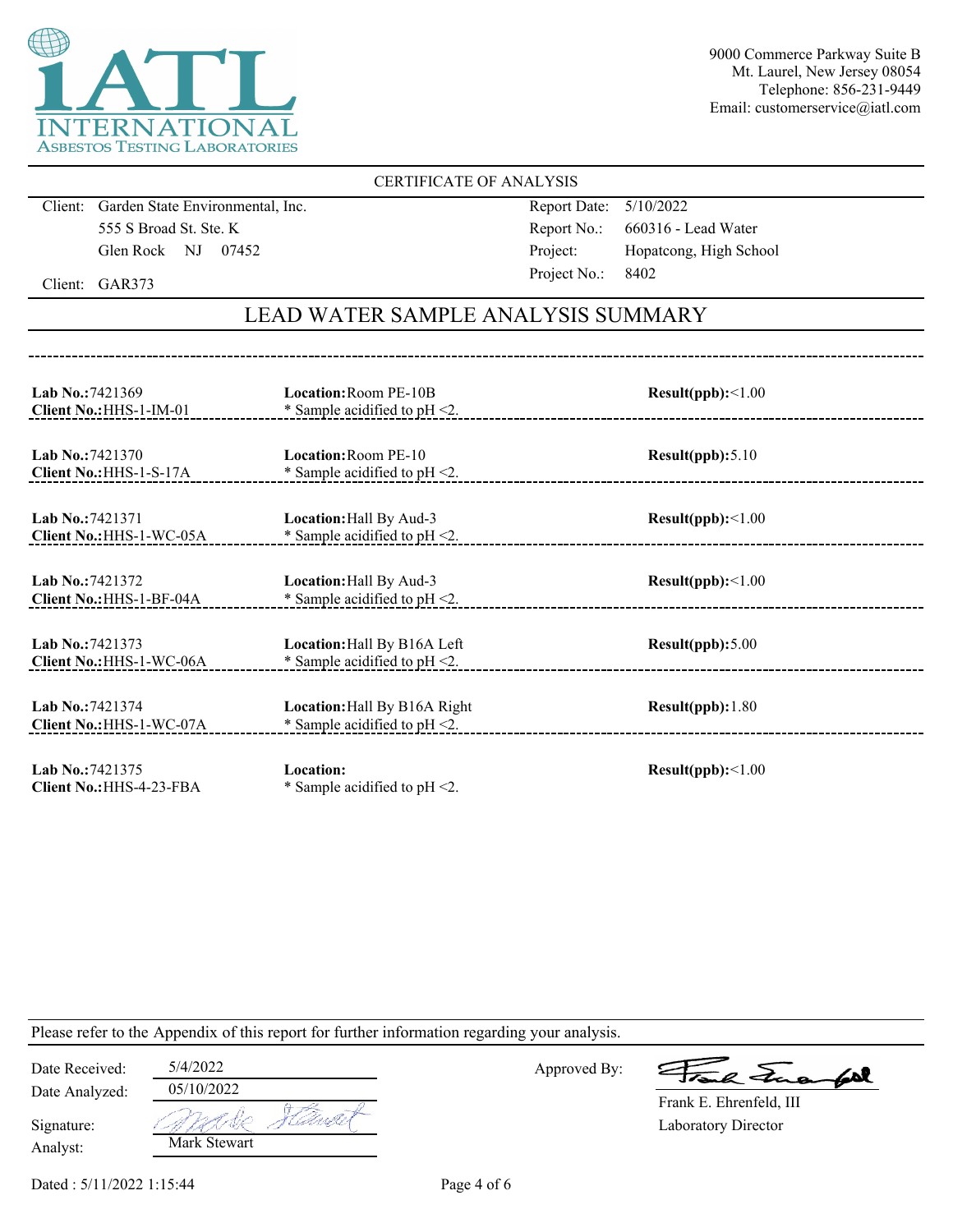

#### CERTIFICATE OF ANALYSIS

Client: Garden State Environmental, Inc. 555 S Broad St. Ste. K Glen Rock NJ 07452

Client: GAR373

Report Date: 5/10/2022 Report No.: 660316 - Lead Water Project: Hopatcong, High School Project No.: 8402

## Appendix to Analytical Report:

**Customer Contact:** Send ALL Lab Reports **Analysis:** AAS-GF - ASTM D3559-08D

This appendix seeks to promote greater understanding of any observations, exceptions, special instructions, or circumstances that the laboratory needs to communicate to the client concerning the above samples. The information below is used to help promote your ability to make the most informed decisions for you and your customers. Please note the following points of contact for any questions you may have.

**iATL Customer Service:** customerservice@iatl.com **iATL OfficeManager:** ?wchampion@iatl.com **iATL Account Representative:** Kelly Klippel **Sample Login Notes:** See Batch Sheet Attached **Sample Matrix:** Water **Exceptions Noted:** See Following Pages

#### **General Terms, Warrants, Limits, Qualifiers:**

General information about iATL capabilities and client/laboratory relationships and responsibilities are spelled out in iATL policies that are listed at www.iATL.com and in our Quality Assurance Manual per ISO 17025 standard requirements. The information therein is a representation of iATL definitions and policies for turnaround times, sample submittal, collection media, blank definitions, quantification issues and limit of detection, analytical methods and procedures, sub-contracting policies, results reporting options, fees, terms, and discounts, confidentiality, sample archival and disposal, and data interpretation.

iATL warrants the test results to be of a precision normal for the type and methodology employed for each sample submitted. iATL disclaims any other warrants, expressed or implied, including warranty of fitness for a particular purpose and warranty of merchantability. iATL accepts no legal responsibility for the purpose for which the client uses test results. Any analytical work performed must be governed by our Standard Terms and Conditions. Prices, methods and detection limits may be changed without notification. Please contact your Customer Service Representative for the most current information.

This confidential report relates only to those item(s) tested and does not represent an endorsement by NIST-NVLAP, AIHA LAP LLC, or any agency of local, state or province governments nor of any agency of the U.S. government.

This report shall not be reproduced except in full, without written approval of the laboratory.

#### **Information Pertinent to this Report:**

Analysis by AAS Graphite Furnace: - ASTM D3559-08D Certification: - NYS-DOH No. 11021 - NJDEP No. 03863

#### **Note: These methods are analytically equivalent to iATL's accredited method;**

- USEPA 40CFR 141.11B

- USEPA 200.9 Pb, AAS-GF, RL <2 ppb/sample

- USEPA SW 846-7421 - Pb(AAS-GF, RL <2 ppb/sample)

Regulatory limit for lead in drinking water is 15.0 parts per billion as cited in EPA 40 CFR 141.11 National Primary Drinking Water Regulations, Subpart B: Maximum contaminant levels for inorganic chemicals.

All results are based on the samples as received at the lab. iATL assumes that appropriate sampling methods have been used and that the data upon which these results are based have been accurately supplied by the client.

Sample results are not corrected for contamination by field or analytical blanks.

 $PPB =$  Parts per billion. 1  $\mu g/L = 1$  ppb MDL = 0.24 PPB Reporting Limit (RL) = 1.0 PPB